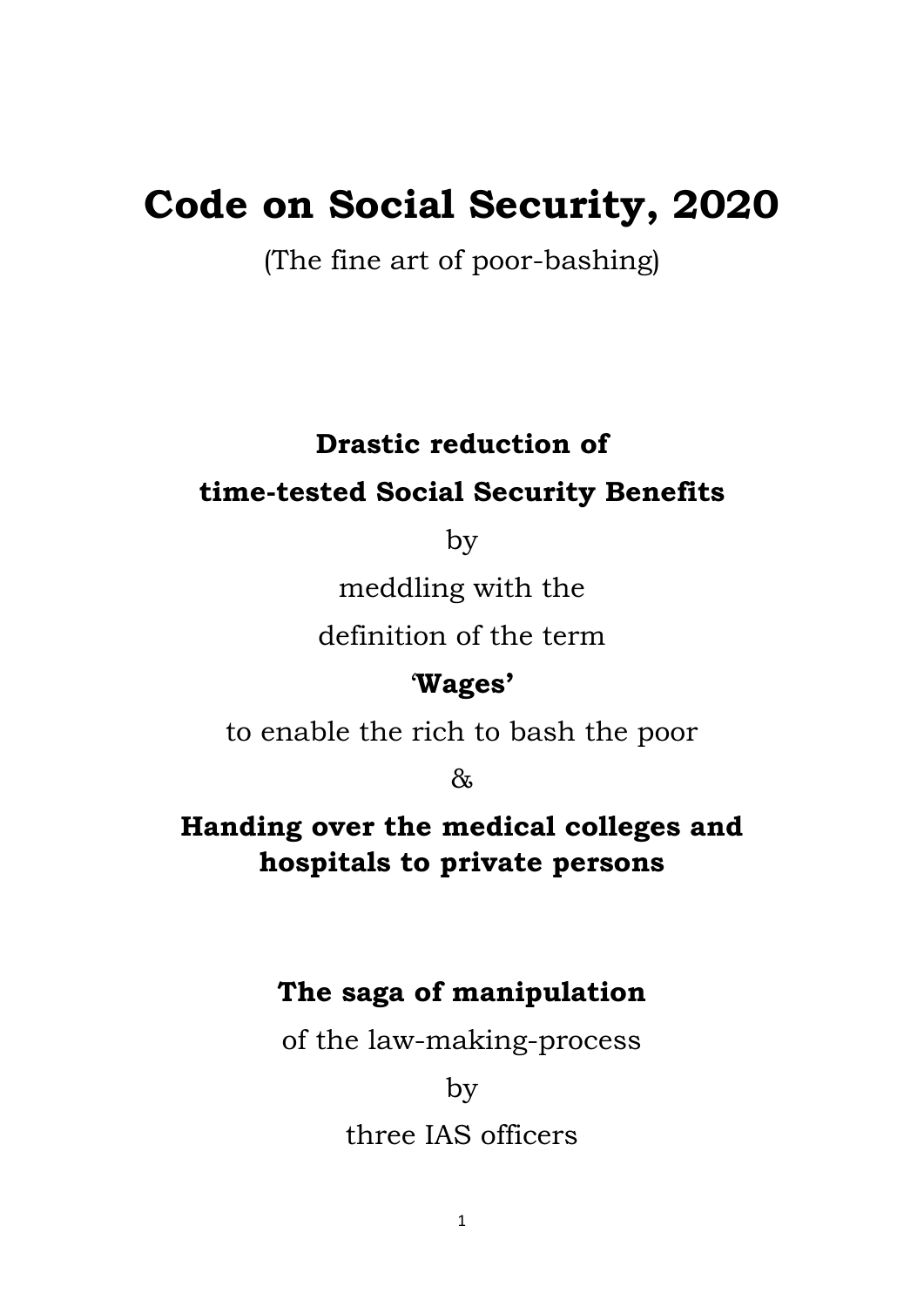Some facts pertaining to the manner in which the Secretaries of the Ministry of Labour & Employment, Ministry of Law & Justice and the Ministry of Parliamentary Affairs manipulated the decision-making-process and the law-making-process of the Code on Social Security, 20202 notified on 29.09.2020 which resulted in the denial of time-tested human rights and which affects the livelihood of the working population of the nation.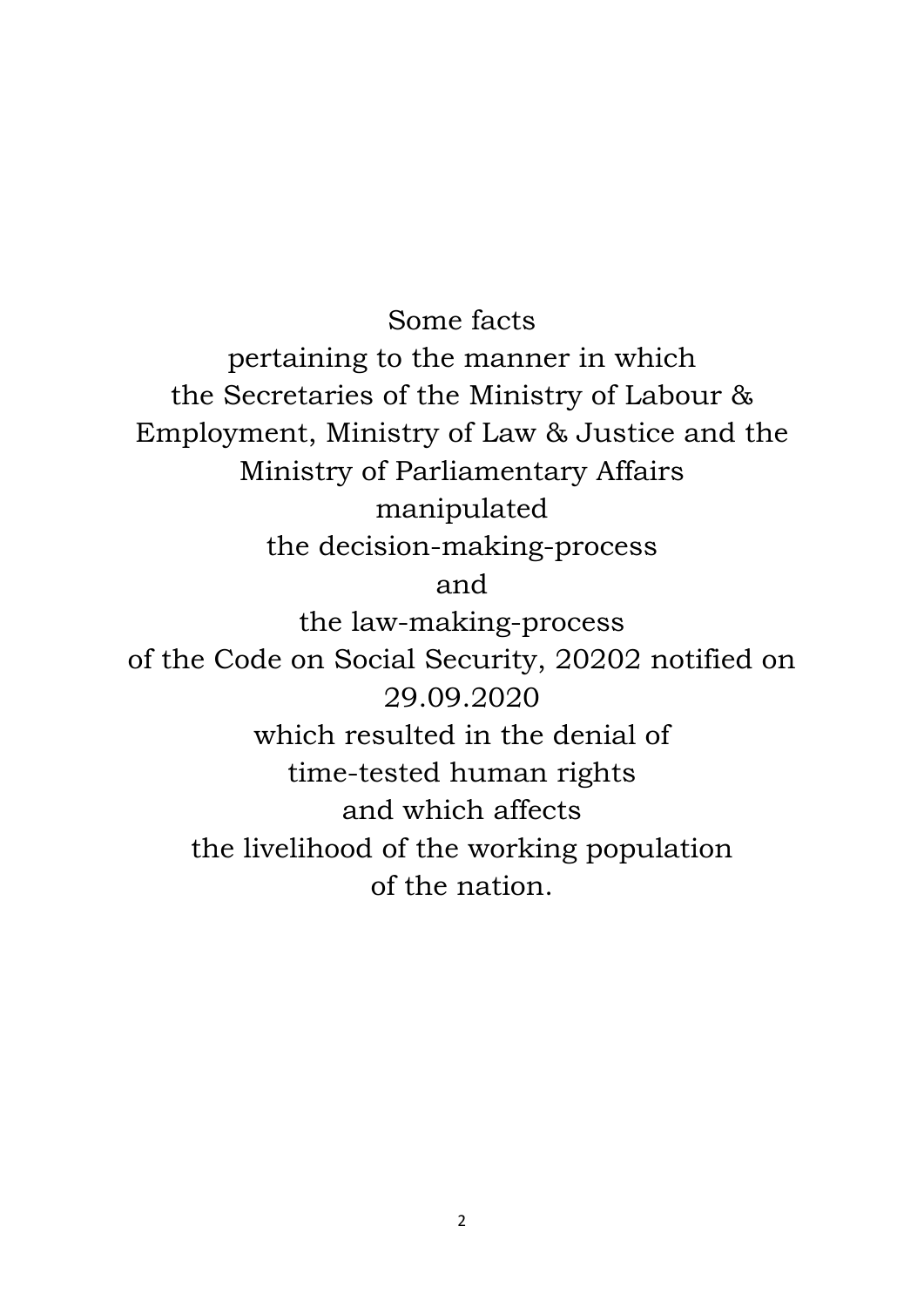# **Part I: Manipulation in the definition of the term "wages".**

# **The PSCL 2020 advice to pay enhanced compensation was ignored by the three IAS officers.**

The Parliamentary Standing Committee on Labour (hereinafter referred to as the PSCL) had observed, vide Para 4.8 and 8.37 of its report dated 30.07.2020, that enhanced compensation should be given to the workers depending on the wages of the workers:

"4.8. The Ministry also stated that most of the definitions have been taken from the Code on Wages or from the Occupational Safety, Health and Working Conditions Code, 2019, to maintain uniformity in definitions, which was one of the main objectives of codification."

"8.37. The Committee note the Ministry's assurance that the formula for compensation to the accident affected would be prescribed which would benefit the workers. The Committee desire that the procedure be prescribed in such a manner so as **to calculate the enhanced compensation** amount from time to time **depending on the wages** of the workers, the prevailing circumstances and imperatives involved."

But the Respondents did not want to honour the spirit of the suggestions of the law makers.

On the other hand, they meddled with the definition of the term 'wages' in an unauthorised manner and had inserted an extra phrase in definition, totally unlawfully, (after the PSCL had given its report in July 2020) and introduced it as a fresh Bill, the Bill No. 121 of 2020, which was placed before the Parliament on 19.09.2020 and got passed on 22.09.2020. Now the benefit to the working population is not an enhanced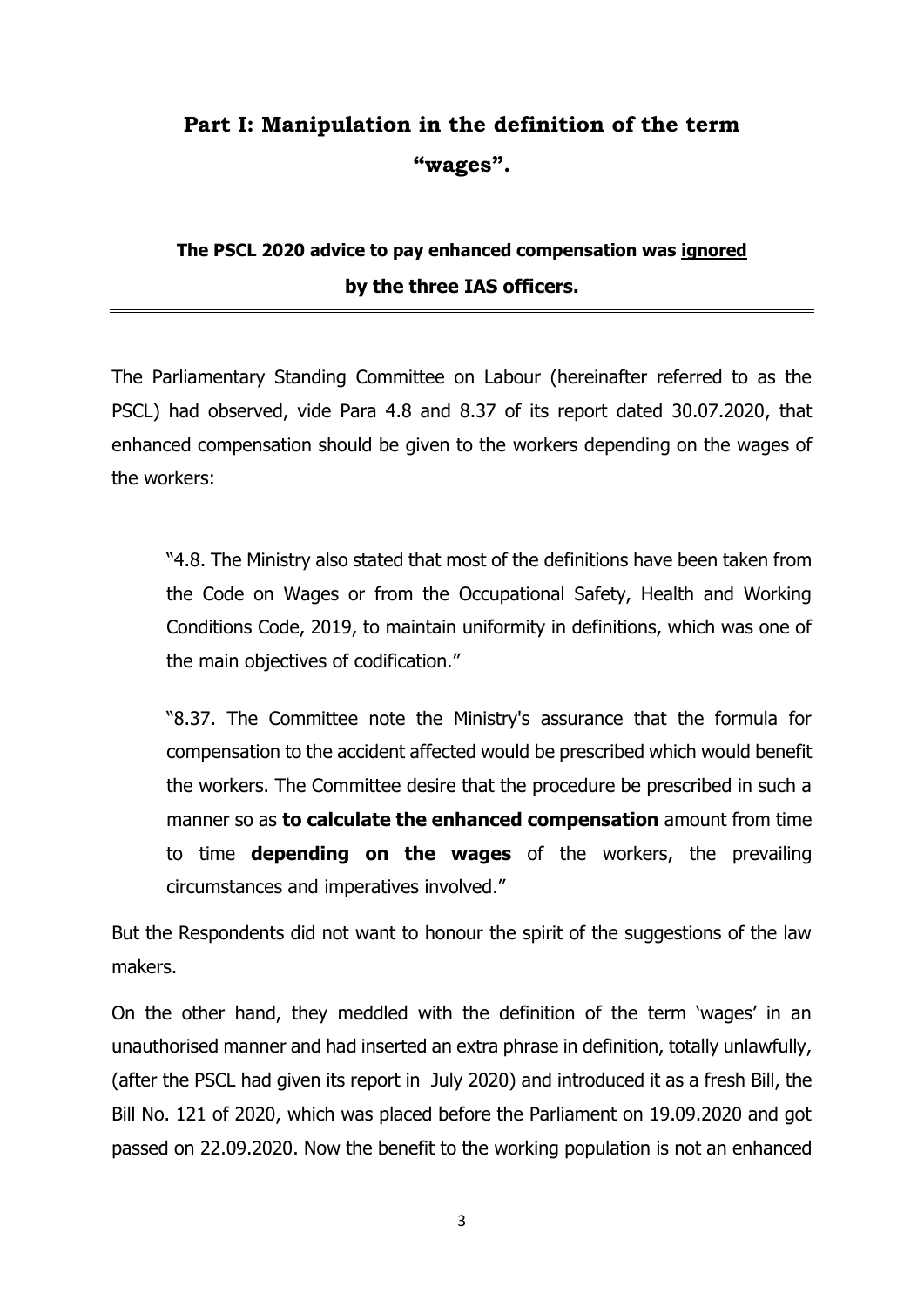one based on the total wages, as advised by the PSCL but only on the minimum wages.

❖

# **Insertion of extra phrase unlawfully in the Cl. 2 (88) in the Bill No. 121 of 2020 after the PSCL had given its report on the Bill No. 375 of 2019.**

These three officers had, without following the procedure laid down in Para 9.11.7 of the Manual of Parliamentary Procedure, after the receipt of the Parliamentary Standing Committee on Labour (PSCL), tampered with the provisions in Cl. 2 (88) of the Bill No. 375 of 2019 and inserted through the 'fresh' Bill No. 121 of 2020 the phrase **"under any law for the time being in force"**. The resultant Sec. 2 (88) (k) of the impugned Code reads as under now:

> $\mathcal{H}(k)$  any retrenchment compensation or other retirement benefit payable to the employee or any ex gratia payment made to him on the termination of employment **under any law for the time being in force"**

These three IAS officers are guilty of having not followed the 'Due Process of Law" in the law-making-process and, thereby, scuttled the decision-making-process in the Parliament.

They had no authority to make any kind of modification, in this manner, after the PSCL had given its report.

❖

*The definition of the term 'wages' given in the impugned Sec. 2 (88) of the Code on Social Security, 2020 with the definition of the term of 'wages' given in Sec. 2 (y) of the Code on Wages, 2019, would take the nation back to the pre-1948 era on the social-security front. There cannot and should not be one and the same definition of the term 'wages' in and for both the enactments.*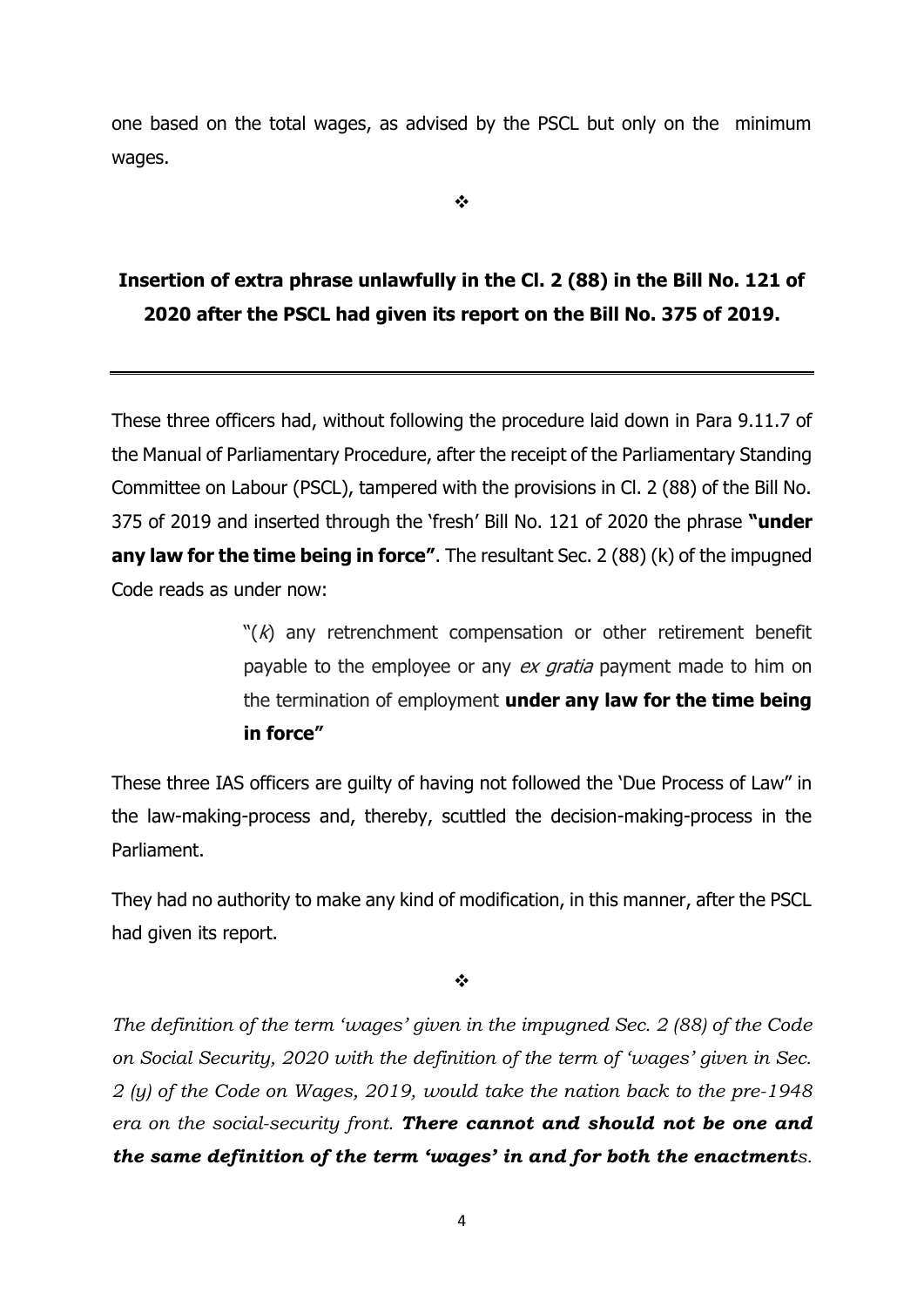#### **Methods of manipulation from 2017 to 2020**

#### **in the definition of the term 'wages'**

### **Cl. 2 (147) of the draft Code circulated on 16.03.2017**

Cl. 2 (147) of the draft Code dated 16.03.2017 said that the term 'wages' **included** "(ii) any remuneration to which the person employed is entitled in respect of overtime work or holidays or any leave period; (iii) any additional remuneration payable under the terms of employment (whether called a bonus or by any other name); (iv) any house rent allowance".

#### **The text:**

"Wage" means all remuneration (whether by way of salary, allowances or otherwise) expressed in terms of money or capable of being so expressed which would, if the terms of employment, express or implied, were fulfilled, be payable to a person employed in respect of his employment or of work done in such employment,

#### and **includes**, –

(i) any remuneration payable under any award or settlement between the parties or order of a court;

(ii) any remuneration to which the person employed is entitled in respect of overtime work or holidays or any leave period;

(iii) any additional remuneration payable under the terms of employment (whether called a bonus or by any other name);

(iv) any house rent allowance;

(v) any sum which by reason of the termination of employment of the person employed is payable under any law contract or instrument which provides for the payment of such sum whether with or without deductions but does not provide for the time within which the payment is to be made;

#### but **does not include**-

(a) any annual bonus payable under the payment of Bonus Act, 1965 , which does not form part of the remuneration payable under the terms of employment or which is not payable under any award or settlement between the parties or order of a Court;

(b) the value of any house-accommodation, or of the supply of light, water, medical attendance or other amenity and expenditure on perquisites incurred by the employer and not paid directly to the employees ;

(c) any contribution paid by the employer to any Social Security fund, and the interest which may have accrued thereon;

(d) Value of any Leave travelling concession;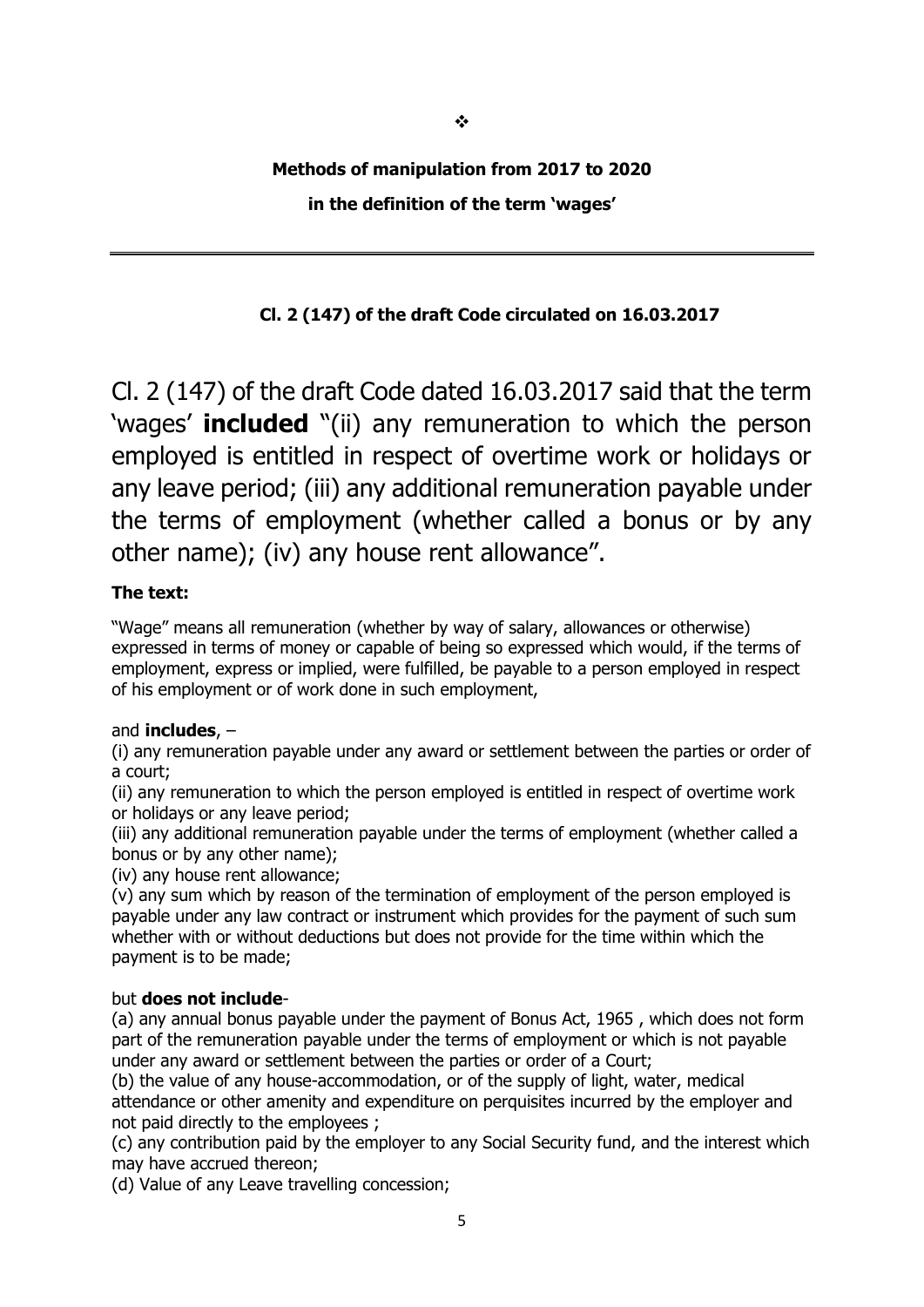(e) any sum paid to the employed person to defray special expenses entailed on him by the nature of his employment; or

(f) any gratuity payable on the termination of employment in cases other than those specified in sub-clause (v)

(g) Shares, prizes gifts given occasionally.

Provided that for the purpose of contribution, wages shall not be less than applicable minimum wages notified for the said area by the -State Government;

Provided further that If the establishment operates in one state and in case of establishment having branches in more than one state, minimum wages notified by the Central Government will be applicable.

❖

### **Cl. 2 (137) of the draft Code circulated on 01.03.2018**

# The subsequent draft Code dated 01.03.2018 repeated the same as was in Cl. 2 (137) of the earlier draft of 16.03.2017.

#### **The text:**

"Wage" means all remuneration (whether by way of salary, allowances or otherwise) expressed in terms of money or capable of being so expressed which would, if the terms of employment, express or implied, were fulfilled, be payable to a person employed in respect of his employment or of work done in such employment,

#### and **includes**, –

(i) any remuneration payable under any award or settlement between the parties or order of a court;

(ii) any remuneration to which the person employed is entitled in respect of overtime work or holidays or any leave period;

(iii) any additional remuneration payable under the terms of employment (whether called a bonus or by any other name);

(iv) any house rent allowance;

(v) any sum which by reason of the termination of employment of the person employed is payable under any law contract or instrument which provides for the payment of such sum whether with or without deductions but does not provide for the time within which the payment is to be made;

#### but **does not include-**

(a) any annual bonus payable under the payment of Bonus Act, 1965 , which does not form part of the remuneration payable under the terms of employment or which is not payable under any award or settlement between the parties or order of a Court;

(b) the value of any house-accommodation, or of the supply of light, water, medical attendance or other amenity and expenditure on perquisites incurred by the employer and not paid directly to the employees ;

(c) any contribution paid by the employer to any Social Security fund, and the interest which may have accrued thereon;

(d) Value of any Leave travelling concession;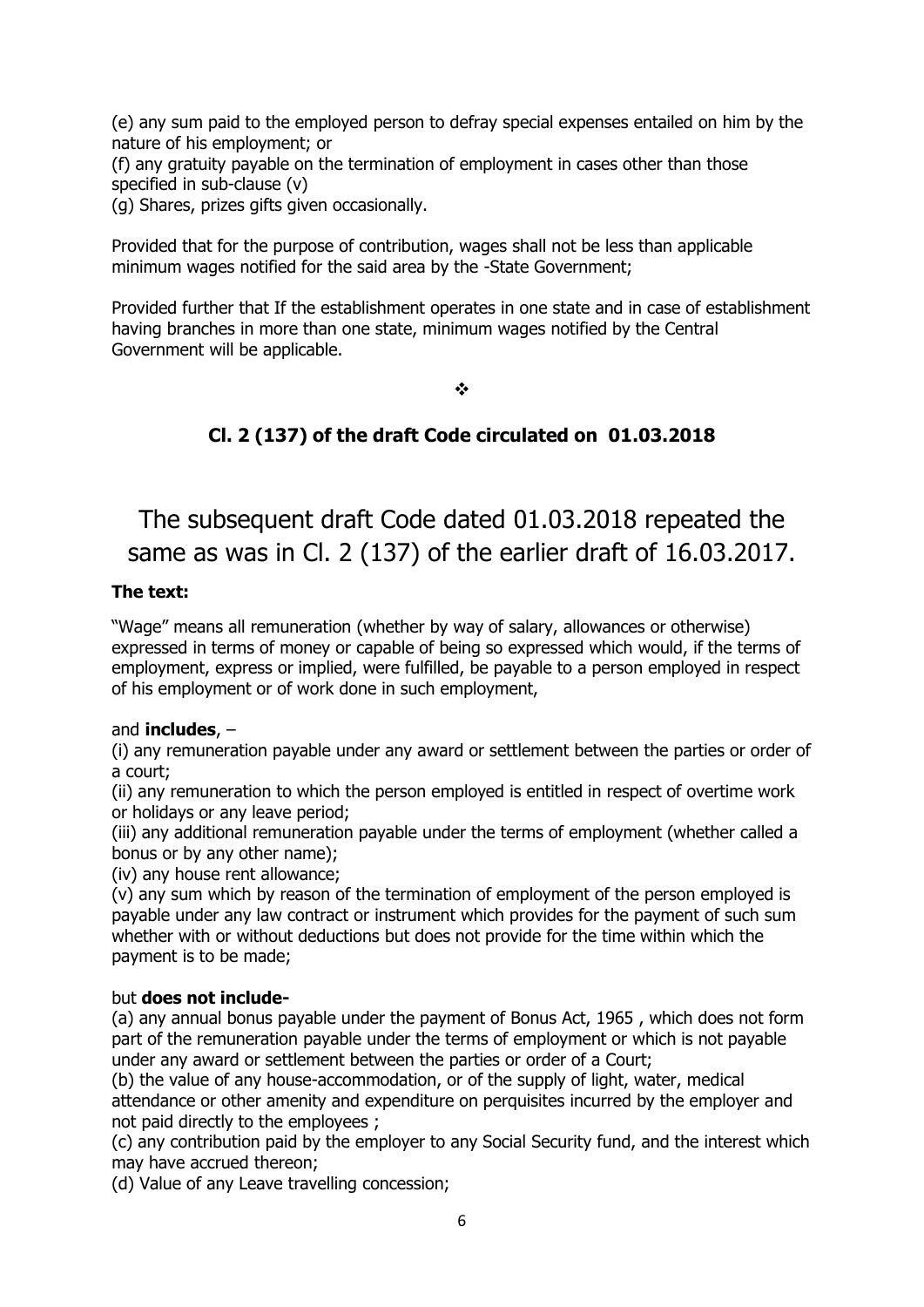(e) any sum paid to the employed person to defray special expenses entailed on him by the nature of his employment; or

(f) any gratuity payable on the termination of employment in cases other than those specified in sub-clause (v)

(g) Shares, prizes gifts given occasionally.

Provided that for the purpose of contribution, wages shall not be less than applicable minimum wages notified for the said area by the -State Government;

Provided further that If the establishment operates in one state and in case of establishment having branches in more than one state, minimum wages notified by the Central Government will be applicable.

❖

### **Cl. 2 (xxxxxix) of the draft Code dated 17.09.2019**

Drastic change in the stand of the MOL&E

But Cl. 2 (xxxxxix) of the draft Code circulated on 17.09.2019 mischievously and deliberately, left out these three components from the definition of the term 'wages'.

How this drastic change came to be effected all of a sudden, on 17.09.2019, to turn the entire social security system upside down has not been explained anywhere by the Secretary, MOL&E, especially when he had, through his conduct, accepted the fact, until 01.03.2018, that the purposes of the already enacted Code on Wages, 2019 and the draft bill meant for the Code on Social Security were altogether different.

### **The text:**

2(xxxxxix) ―wages‖ means all remuneration, whether by way of salaries, allowances or otherwise, expressed in terms of money or capable of being so expressed which would, if the terms of employment, express or implied, were fulfilled, be payable to a person employed in respect of his employment or of work done in such employment,

#### and **includes**;-

(a) basic pay;

(b) dearness allowance; and

(c) retaining allowance, if any;

#### but **does not include**––

(a) any bonus payable under any law for the time being in force, which does not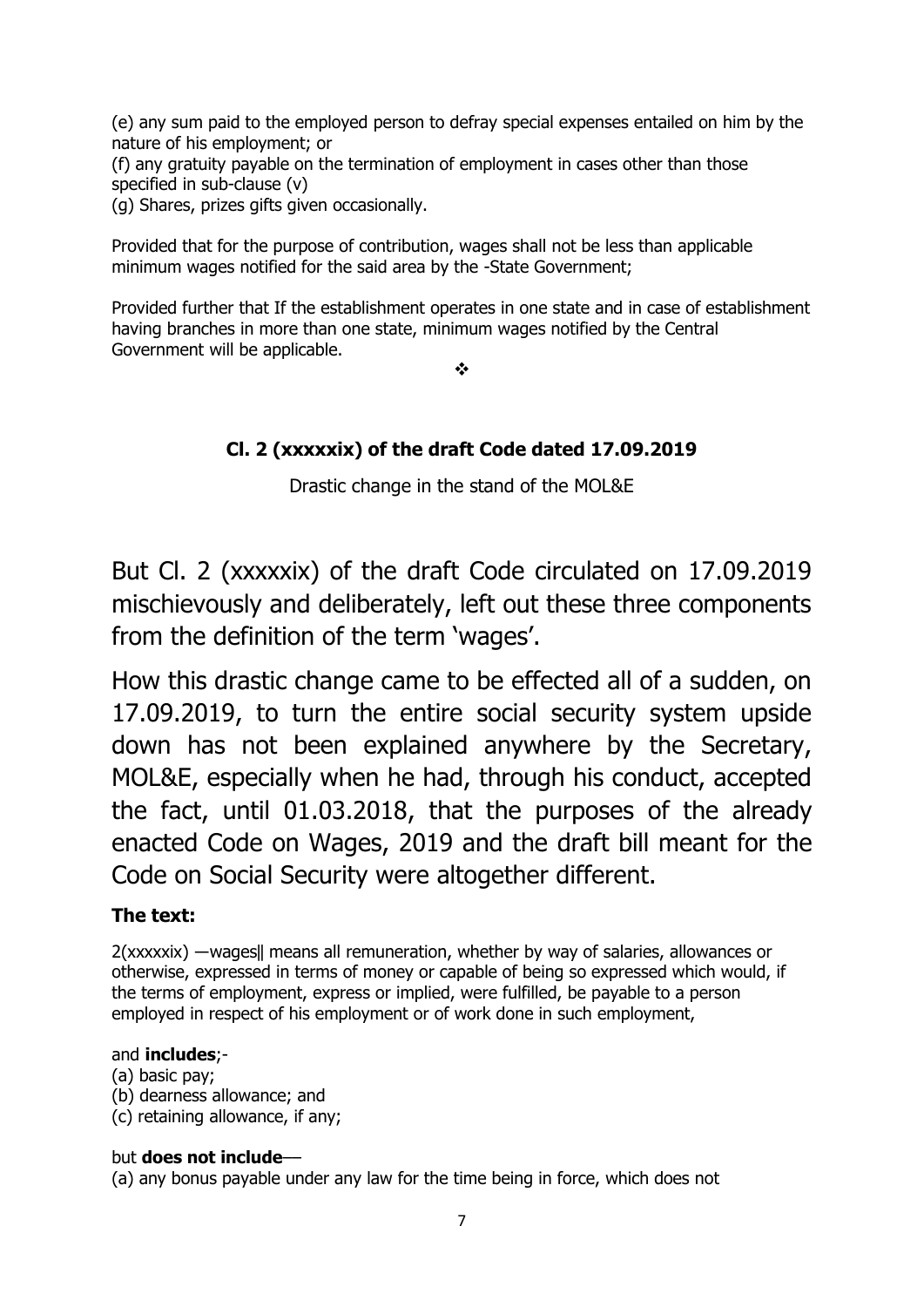form part of the remuneration payable under the terms of employment;

(b) the value of any house-accommodation, or of the supply of light, water, medical attendance or other amenity or of any service excluded from the computation of wages by a general or special order of the appropriate Government;

(c) any contribution paid by the employer to any pension or provident fund, and the interest which may have accrued thereon;

(d) any conveyance allowance or the value of any travelling concession;

(e) any sum paid to the employed person to defray special expenses entailed on him by the nature of his employment;

(f) house rent allowance;

(g) remuneration payable under any award or settlement between the parties or order of a court or Tribunal;

(h) any overtime allowance;

(i) any commission payable to the employee;

(j) any gratuity payable on the termination of employment;

(k) any retrenchment compensation or other retirement benefit payable to the employee or any ex-gratia payment made to him on the termination of employment:

Provided that, for calculating the wages under this clause, if payments made by the employer to the employee under clauses (A) to (I) exceeds one half, or such other per cent. as may be notified by the Central Government, of the all remuneration calculated under this clause, the amount which exceeds such one-half, or the percent so notified, shall be deemed as remuneration and shall be accordingly added in wages under this clause:

Provided further that for the purpose of equal wages to all genders and for the purpose of payment of wages the emoluments specified in clauses (D), (F), (G) and (H) shall be taken for computation of wage.

Explanation.–– Where an employee is given in lieu of the whole or part of the wages payable to him, any remuneration in kind by his employer, the value of such remuneration in kind which does not exceed fifteen per cent. of the total wages payable to him, shall be deemed to form part of the wages of such employee.

#### ❖

#### **Clause. 2 (80) of the Bill No. 375 of 2019**

The subsequent Bill No. 375 of 2019 also contained the same contents in its Cl. 2 (80) as they were in the draft dated 17.09.2019.

 $2(80)$  "wages" means all remuneration, whether by way of salaries, allowances or otherwise, expressed in terms of money or capable of being so expressed which would, if the terms of employment, express or implied, were fulfilled, be payable to a person employed in respect of his employment or of work done in such employment,

#### and **includes**,—

(a) basic pay; (b) dearness allowance; and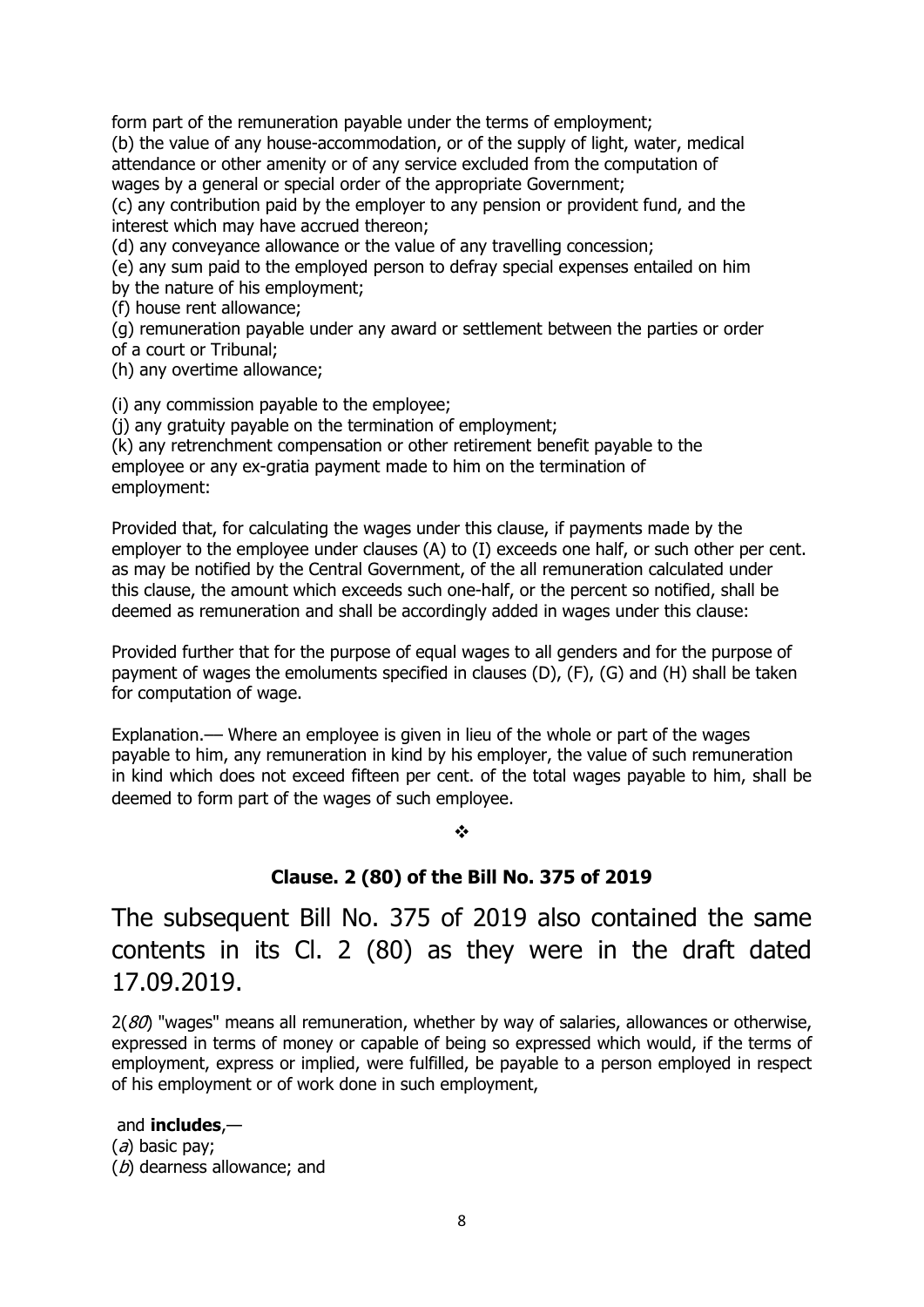$(c)$  retaining allowance, if any,

#### but **does not include**—

 $(a)$  any bonus payable under any law for the time being in force, which does not form part of the remuneration payable under the terms of employment;

 $(b)$  the value of any house-accommodation, or of the supply of light, water,

medical attendance or other amenity or of any service excluded from the computation of wages by a general or special order of the appropriate Government;

 $(c)$  any contribution paid by the employer to any pension or provident fund, and the interest which may have accrued thereon;

 $(d)$  any conveyance allowance or the value of any travelling concession;

 $(e)$  any sum paid to the employed person to defray special expenses entailed on him by the nature of his employment;

(f) house rent allowance;

 $(q)$  remuneration payable under any award or settlement between the parties or order of a court or Tribunal;

 $(h)$  any overtime allowance:

 $(i)$  any commission payable to the employee;

 $(j)$  any gratuity payable on the termination of employment;

 $(k)$  any retrenchment compensation or other retirement benefit payable to the employee or any ex gratia payment made to him on the termination of employment:

Provided that for calculating the wages under this clause, if payments made by the employer to the employee under sub-clauses (a) to ( $\lambda$ ) exceeds one half, or such other per cent. as may be notified by the Central Government, of the all remuneration calculated under this clause, the amount which exceeds such one-half, or the per cent. so notified, shall be deemed as remuneration and shall be accordingly added in wages under this clause:

Provided further that for the purpose of equal wages to all genders and for the purpose of payment of wages, the emoluments specified in sub-clauses  $(d)$ ,  $(f)$ ,  $(g)$  and  $(h)$  shall be taken for computation of wage.

Explanation.—Where an employee is given in lieu of the whole or part of the wages payable to him, any remuneration in kind by his employer, the value of such remuneration in kind which does not exceed fifteen per cent. of the total wages payable to him, shall be deemed to form part of the wages of such employee;

❖

### **The climax**

### **Clause. 2 (88) of the Bill No. 121 of 2020 and the consequent Sec. 2 (88) of the Code on Social Security, 2020**

Unlawful addition of new phrase made in the Bill No. 121 of 2020 without the knowledge and without any recommendation of the PSCL.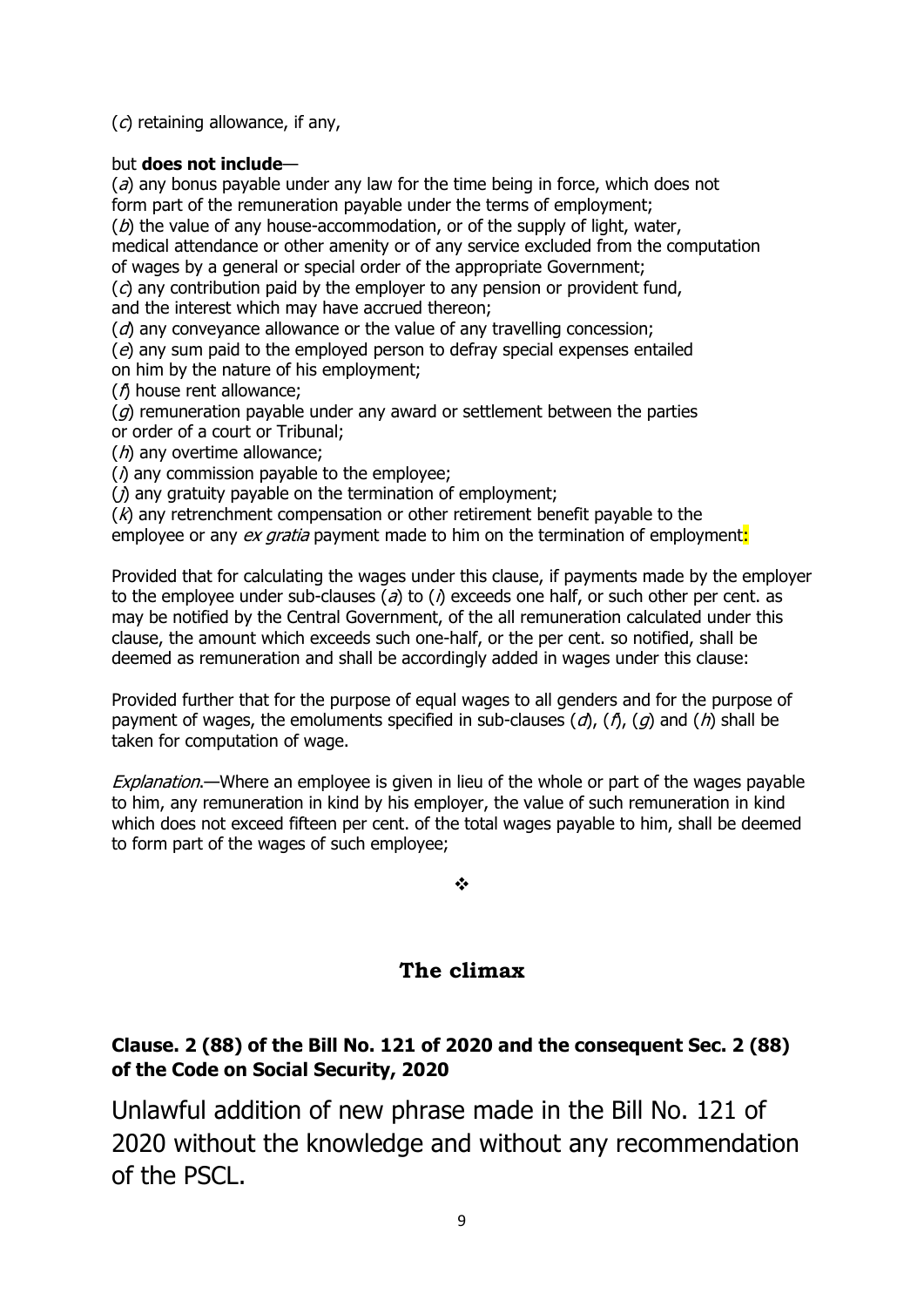#### **The text:**

 $2(88)$  "wages" means all remuneration, whether by way of salaries, allowances or otherwise, expressed in terms of money or capable of being so expressed which would, if the terms of employment, express or implied, were fulfilled, be payable to a person employed in respect of his employment or of work done in such employment,

#### and **includes**,—

- (a) basic pay;
- (b) dearness allowance; and
- $(c)$  retaining allowance, if any,

#### but **does not include**—

 $(a)$  any bonus payable under any law for the time being in force, which does not form part of the remuneration payable under the terms of employment;

 $(b)$  the value of any house-accommodation, or of the supply of light, water, medical attendance or other amenity or of any service excluded from the computation

of wages by a general or special order of the appropriate Government;

 $(c)$  any contribution paid by the employer to any pension or provident fund,

and the interest which may have accrued thereon;

 $(d)$  any conveyance allowance or the value of any travelling concession;

 $(e)$  any sum paid to the employed person to defray special expenses entailed

on him by the nature of his employment;

(f) house rent allowance;

 $(q)$  remuneration payable under any award or settlement between the parties or order of a court or Tribunal;

 $(h)$  any overtime allowance;

 $(h)$  any commission payable to the employee;

 $(j)$  any gratuity payable on the termination of employment;

 $(k)$  any retrenchment compensation or other retirement benefit payable to the employee or any ex gratia payment made to him on the termination of employment, **under any law** 

#### **for the time being in force**:

Provided that for calculating the wages under this clause, if payments made by the employer to the employee under sub-clauses ( $a$ ) to ( $i$ ) exceeds one half, or such other per cent. as may be notified by the Central Government, of the all remuneration calculated under this clause, the amount which exceeds such one-half, or the per cent. so notified, shall be deemed as remuneration and shall be accordingly added in wages under this clause:

Provided further that for the purpose of equal wages to all genders and for the purpose of payment of wages, the emoluments specified in sub-clauses  $(d)$ ,  $(f)$ ,  $(g)$  and  $(h)$  shall be taken for computation of wage.

Explanation.—Where an employee is given in lieu of the whole or part of the wages payable to him, any remuneration in kind by his employer, the value of such remuneration in kind which does not exceed fifteen per cent. of the total wages payable to him, shall be deemed to form part of the wages of such employee;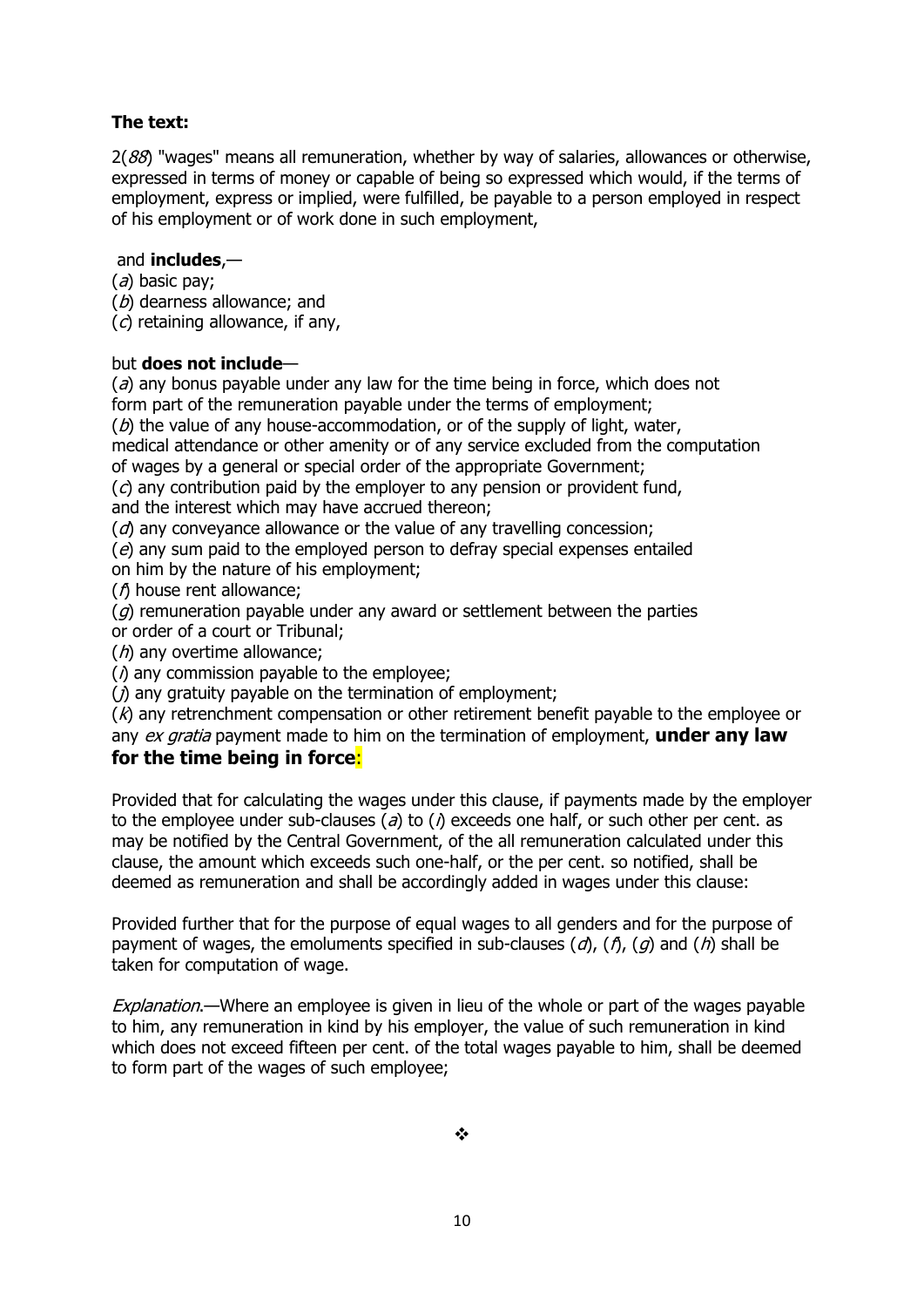## **Part II: Ignoring appointment of High Court judges as arbitrators**

**The three IAS officers had, unlawfully, meddled even with Clause 40(4) of the Bill No. 375 of 2019 when they presented the new Bill, a 'fresh' one as Bill No. 121 of 2020.**

The Cl. 40 (4) of the Bill No. 375 of 2019 specified that the disputes in certain cases shall be determined by an arbitrator "who shall be or shall have been a Judge of the High Court of a State appointed by the Chief Justice of India". But this clause, in its entirety, had been removed and a new clause inserted specifying that such issues will be determined by "an arbitrator who shall be appointed by the Central Government in consultation with the State Government".

This modification was not done as per any suggestion of the PSCL.

The Report of the PSCL does not contain any reference to any such arbitration at all.

But the Secretaries of the MOL&E and MO Law & Justice informed the Parliament in Para 4 of the Statement of Objects and Reasons of the Bill No. 121 of 2020 that it was introduced afresh after "**after incorporating the valuable suggestions of the (PSL) Committee**".

This was a clear case of perjury on the part of these two IAS officers.

The Bill No. 121 of 2020 contained numerous such additions and deletions which were not suggested by the PSCL in any part of its report.

The Code on Social Security, 2020, being an offshoot of such deceitful practices on the part of the aforesaid two IAS officers and the Secretary, Ministry of Parliamentary Affairs, is required to be declared as null and void, on this single count itself.

❖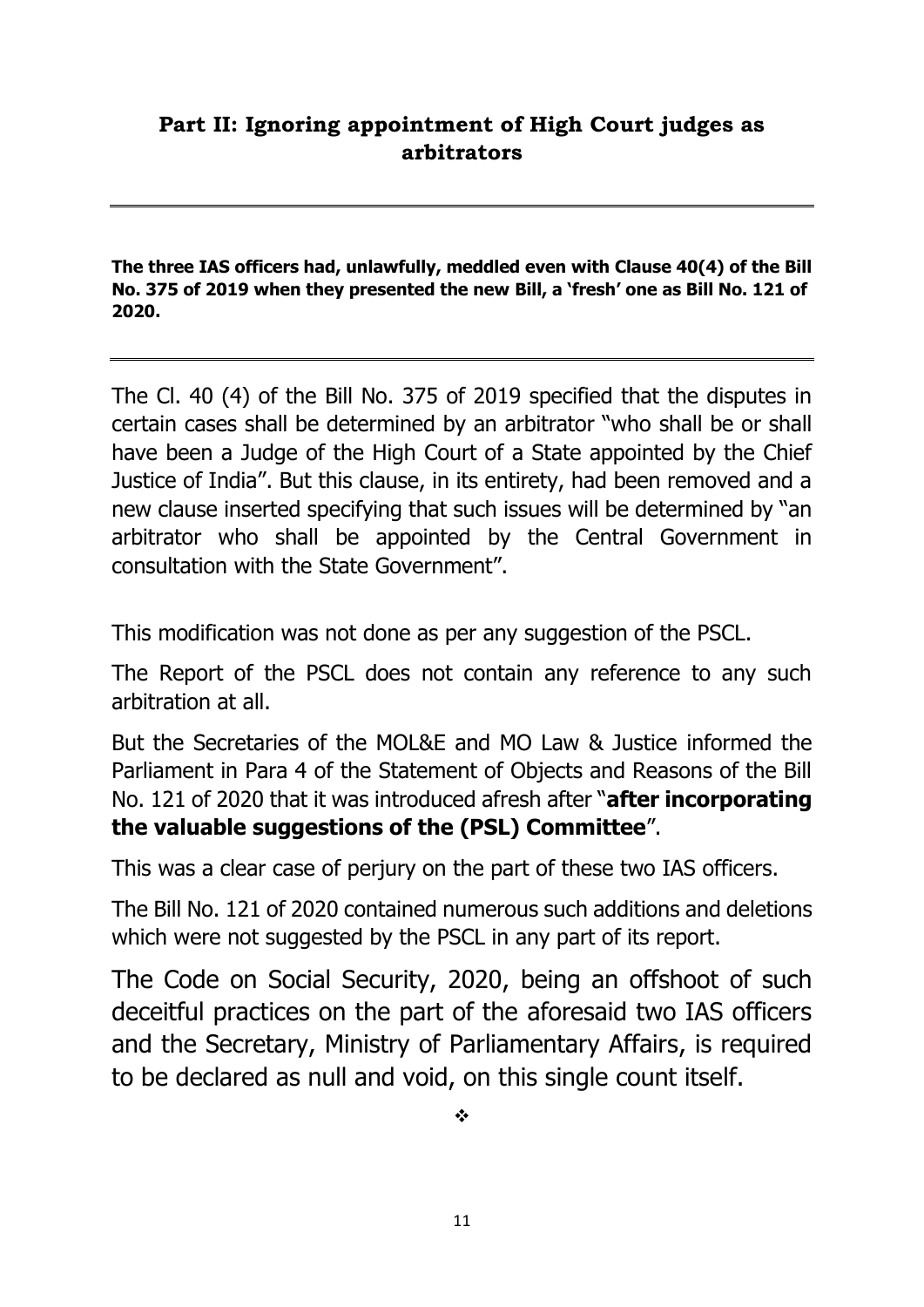### **Part III: Additions and deletions without specifically informing the House.**

**The three IAS officers had, unlawfully, meddled with Definitions which they cannot do on their own, after the introduction of the Bill No. 375 of 2019 which had been vetted by the PSCL.** 

The aforesaid three IAS officers had, without the prior approval of the PSCL, inserted and deleted many definitions, in the Bill No. 121 of 2020, without following the procedure laid down in Para 9.11.7 of the Manual of Parliamentary Procedure.

#### **The newly-inserted ten definitions**

(38) "Insured Person" means the Insured Person referred to in section 28;

(39) "Insurance Fund" means the Deposit-Linked Insurance Fund established under clause  $(c)$  of sub-section  $(1)$  of section 16;

(40) "Insurance Scheme" means the Deposit-Linked Insurance Scheme framed under clause  $(c)$  of sub-section  $(1)$  of section 15;

(43) "maternity benefit", in respect of Chapter VI, means the payment referred to in sub-section  $(1)$  of section 60;

(49) "National Social Security Board" means the National Social Security Board for Unorganised Workers constituted under sub-section  $(1)$  of section 6;

( $57$ ) "Pension Fund" means the Pension Fund established under clause ( $b$ ) of subsection  $(1)$  of section 16;

(58) "Pension Scheme" means the Employees' Pension Scheme framed under clause (b) of sub-section  $(1)$  of section 15;

 $(63)$  "Provident Fund" means the Employees' Provident Fund established under clause (a) of sub-section (1) of section 16;

(64) "Provident Fund Scheme" means the Employees' Provident Fund Scheme framed under clause ( $a$ ) of sub-section ( $1$ ) of section 15;

(77) 'sickness" means a condition which requires medical treatment and attendance and necessitates abstention from work on medical ground;

#### **The newly-deleted two definitions**

(39) "major port" has the meaning assigned to it in clause ( $\delta$ ) of section 3 of the Indian Ports Act, 1908;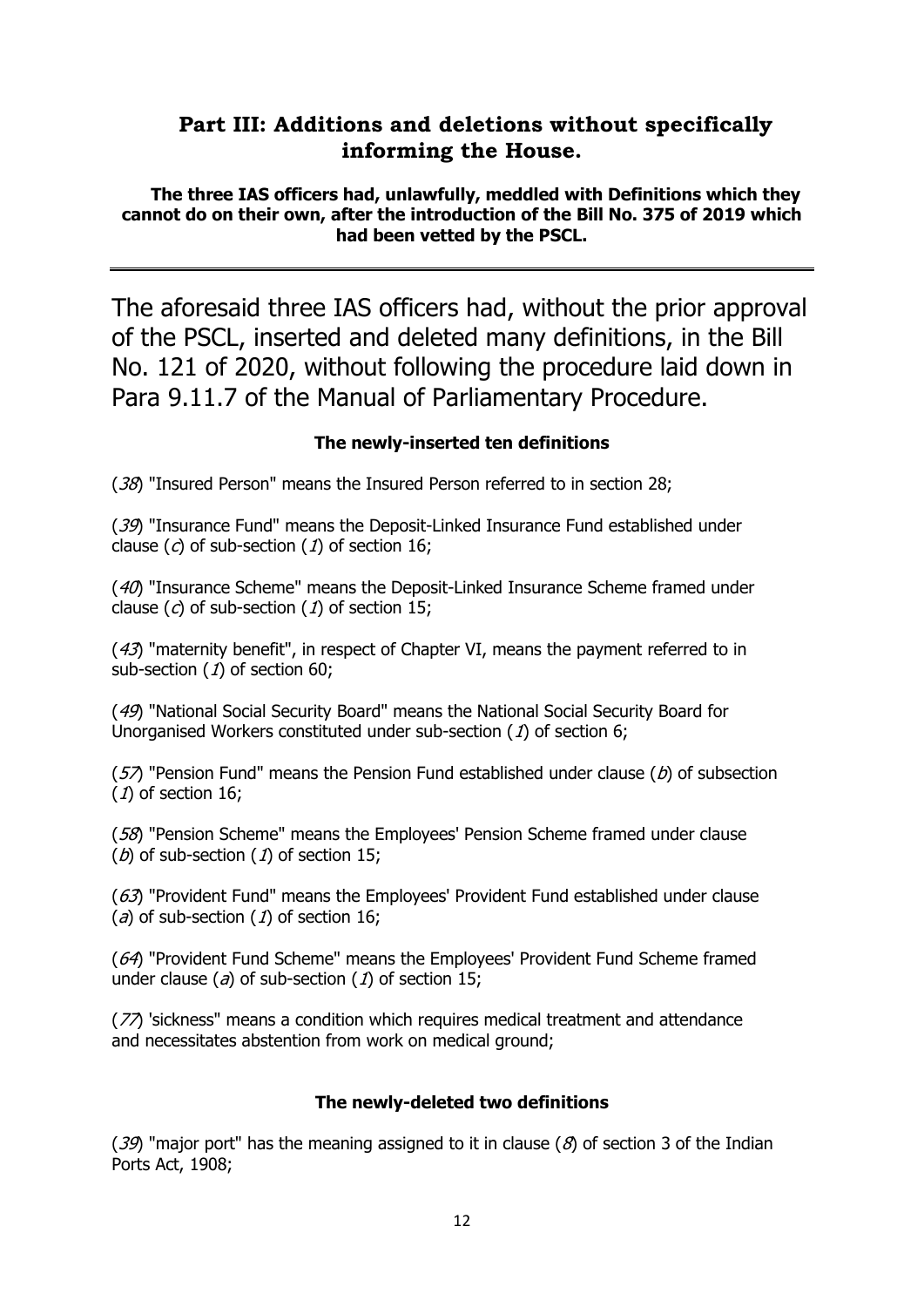(46) "motor transport worker" means a person who is employed in a motor transport undertaking directly or through an agency, whether for wages or not, to work in a professional capacity on a transport vehicle or to attend the duties in connection with the arrival, departure, loading or unloading of such transport vehicle and includes a driver, conductor, cleaner, station staff, line checking staff, booking clerk, cash clerk, depot clerk, time-keeper, watchman or attendant,

but does not include any such person —

 $(i)$  who is employed in a factory;

 $(i)$  to whom the provisions of any law for the time being in force regulating the conditions of service of persons employed in shops or commercial establishments apply;

❖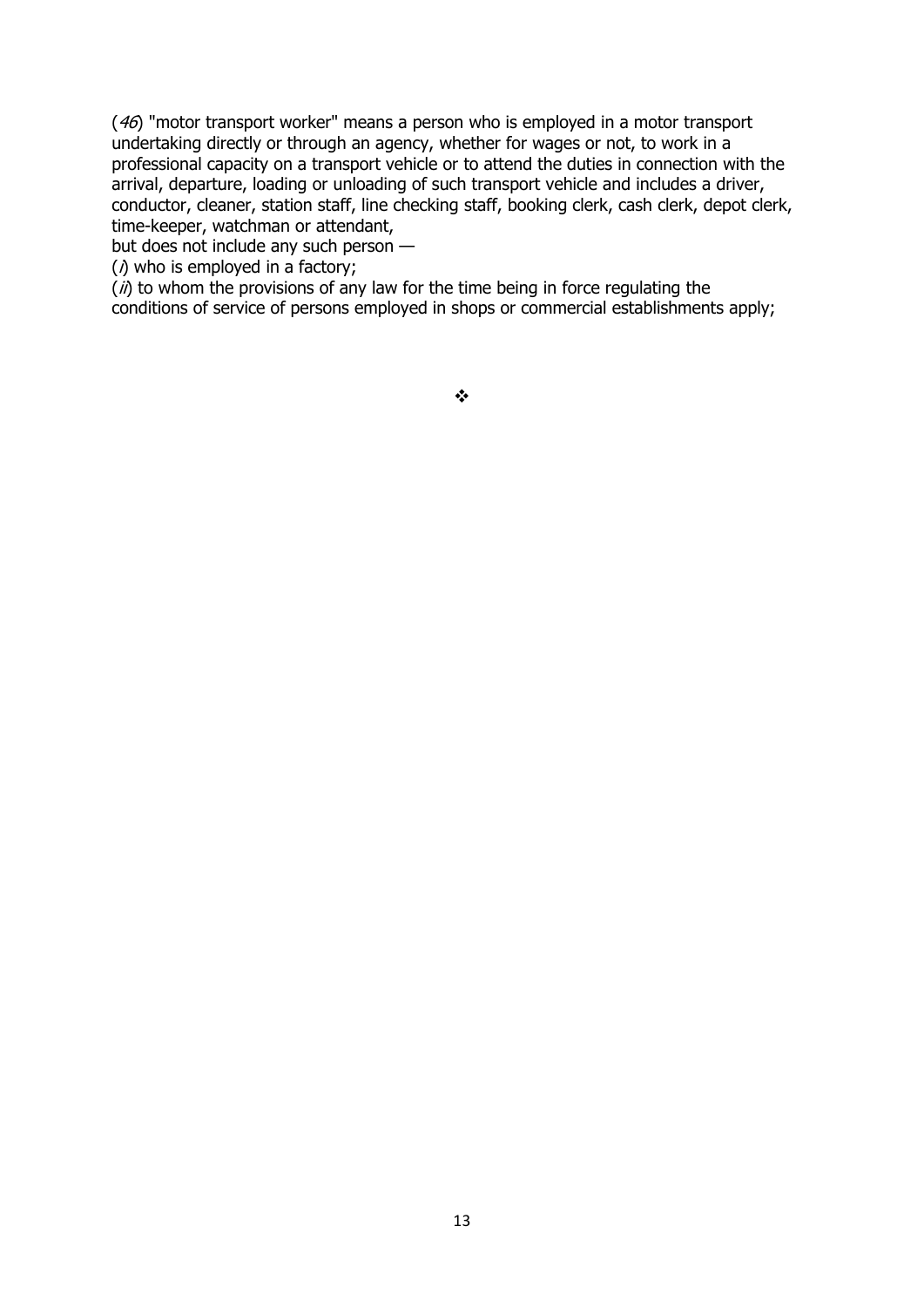**Part IV: Provision to hand over Medical Colleges with Hospitals to private individuals in the garb of 'organisation of persons'**

The Secretary of the Ministry of Labour & Employment and the Secretary of the Ministry of Law & Justice, who had prepared the Code on Social Security,2020, which had, earlier, been prepared as a draft dated 17.09.2019, and then as the Bill No. 375 of 2019 and later as the Bill No. 121 of 2020, had taken that opportunity to manipulate the law-making process to hand over the aforesaid medical colleges of the ESI Corporation, which are public institutions, to private individuals or 'organisation of persons', for running them.

They were actuated by their ulterior motive of aiding some private organisation of persons and do not make the parliament aware of the manner in which they would identify those organisations of persons. They want to convert the service-oriented infrastructure created out of public money into money-spinning business ventures.

These two IAS officers have inserted improper, nebulous and unlawful phrases in Sec. No. 39 (5) of the Code on Social Security, 2020 and have, thereby, acquired absolute power for the bureaucrats to do whatever they please to hand over the aforesaid properties to whomsoever they prefer on whatever conditions they are pleased to impose.

They had not even resorted to any further rule-making power for that purpose, through Subordinate Legislation, as they wanted to avoid further scrutiny by the Parliament over the issue of power of the Executive.

They had chosen to include the phrases, 'any body' and 'organisation of persons', in the aforesaid Cl. 39 (5) without explaining any legal necessity or justification for doing so, especially when no such phrases were there in the earlier drafts of 2017 and 2018.

This duo did not even discharge their bounden duty of recording the reason for such inclusion of such phrases in the Statement of Objects or Reasons accompanying the said Bill, especially when the Parliamentary Standing Committee on Labour (PSCL) wanted the ESIC to absolve itself of the medical education projects.

They had also tampered with the text in Sec. 39 (4) and 39 (5), after the PSCL had given its report, without any suggestion from the PSCL to make such changes in those Sections and without the knowledge of the PSCL.

The 'fresh' Bill No. 121 of 2020, with all these serious flaws in the decision-making-process, has been tabled on the Lok Sabha on 19.09.2020 and got passed on 22.09.2020. The impugned phrases had been inserted at the Executive level of these two officers in the Bill No. 121 of 2020, without making the public aware of the exact phraseology beforehand, as mandated in Decisions No. 2, 5 & 8 of the Committee of Secretaries communicated in the D.O. Letter dated 05.02.2014 of the Respondent-3. This was in violation of Para 9.11.7 of the Manual of Parliamentary Procedure also.

The activities of these officers affect the Parliamentary privilege very clearly.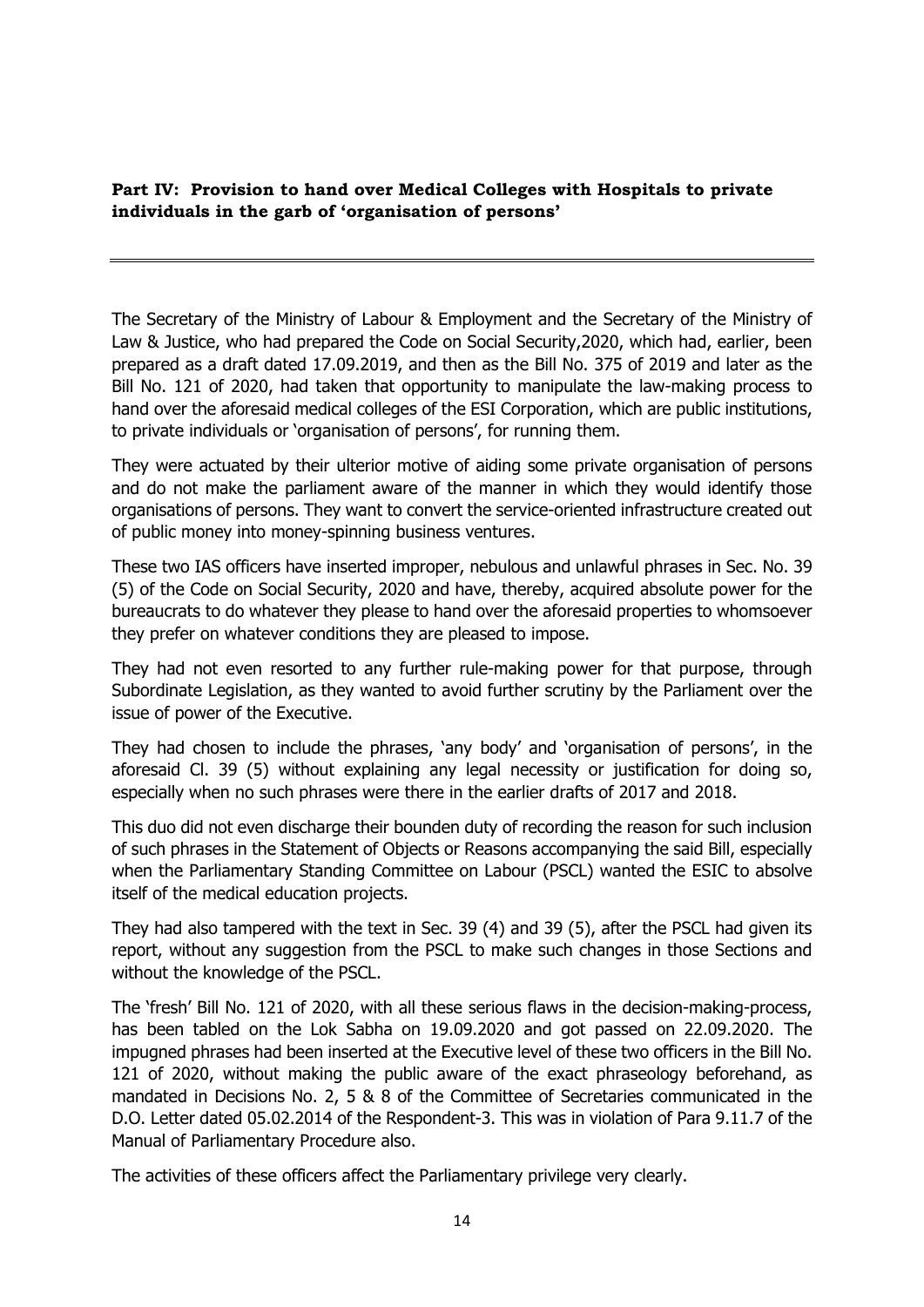The Cl. 39 (5) of the Bill No. 375 of 2019, read as under:

"The colleges and training institutions referred to in sub-section  $(4)$  may be run by the Corporation itself or on the request of the Corporation by the Central Government, any State Government, any Public Sector Undertaking of the Central Government or the State Government or any other body notified by the Central Government.

Explanation: For the purposes of sub-section  $(5)$ , the expression "other body" means any such organisation of persons which the Central Government considers capable to run colleges and training institutions referred to in subsection (4)."

**13.f.** The aforesaid Clause was modified with different phraselogies by the bureaucrats on their own, after the receipt of the PSCL but without any suggestion from the PSCL. The resultant Cl. No. 39 (5) in the 'fresh' Bill No. 121 of 2020 and the Sec. 39 (5) of the Code on Social Security, 2020 notified on 29.09.2020 read as under:

"The medical education institutions and training institutes referred to in subsection  $(4)$  may be run by the Corporation itself or on the request of the Corporation, by the Central Government, any State Government, Public Sector Undertaking of the Central Government or the State Government or any other body notified by the Central Government.

Explanation.—For the purposes of this sub-section, the expression "other body" means any such organisation of persons which the Central Government considers capable to run colleges and training institutions referred to in subsection (4)."

This was in clear violation the Due Process of Law. The Respondents did not adhere to the law-making-process codified in Para 9.11.7 of the Manual of Parliamentary Procedure published by the Government of India in May 2018.

15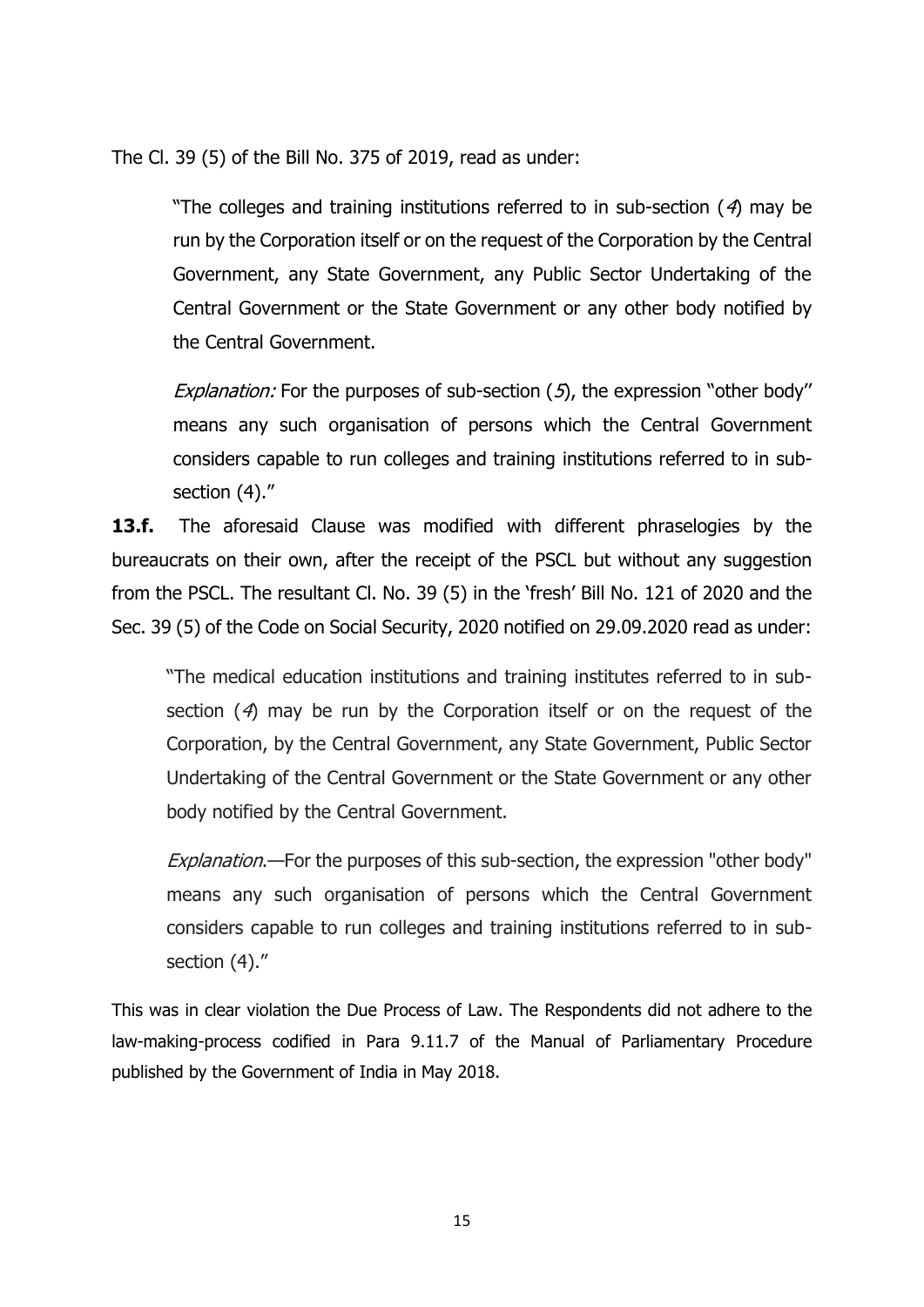**Part V: Pictures of some of the ESIC Medical Colleges with Hospitals which are, at present, run by the ESIC and which might be handed over to private persons because of the aforesaid provision are given below.** 



**ESIC Hospital and Medical College, Kolkata**

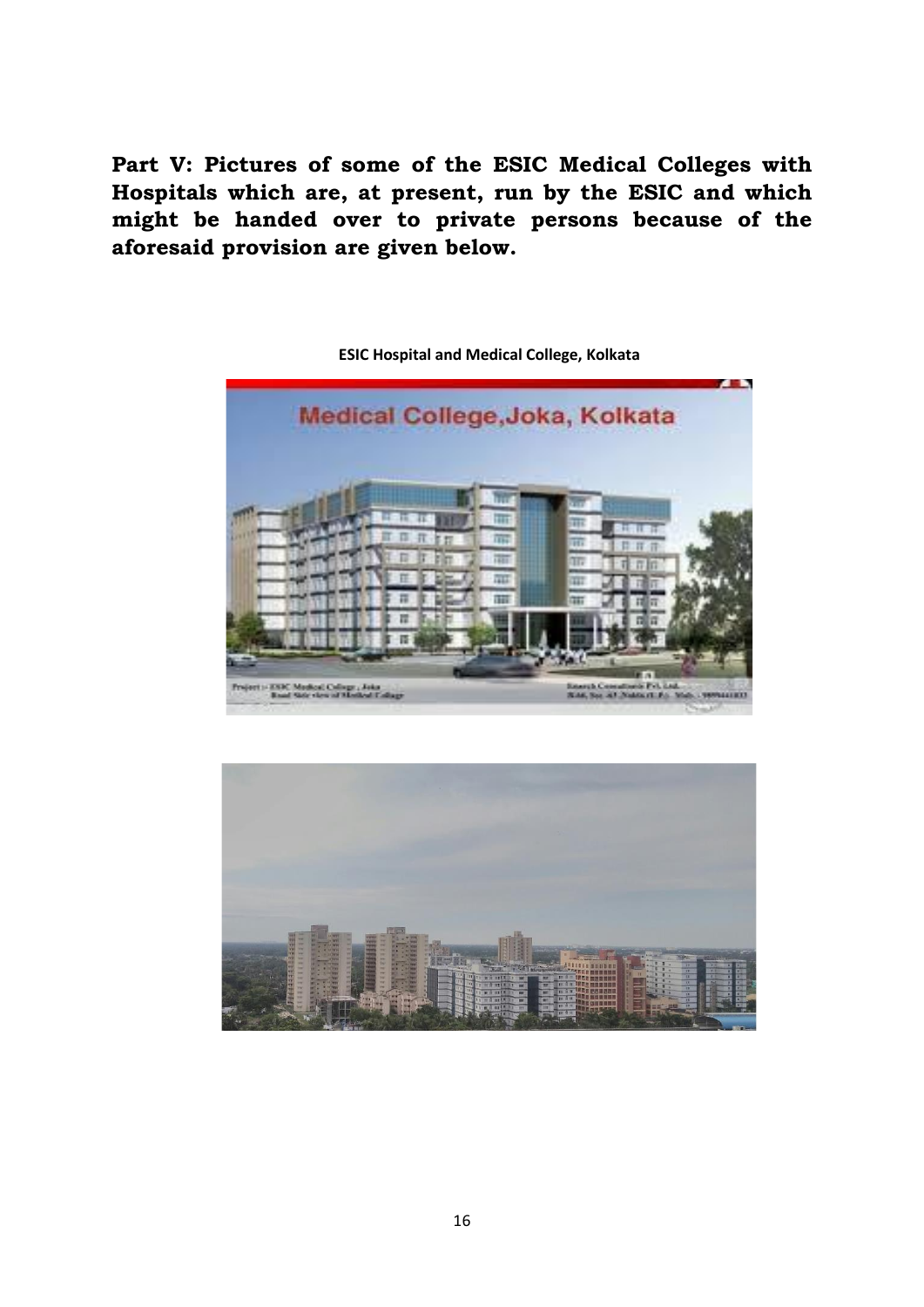**ESIC Hospital and Medical College, Faridabad**





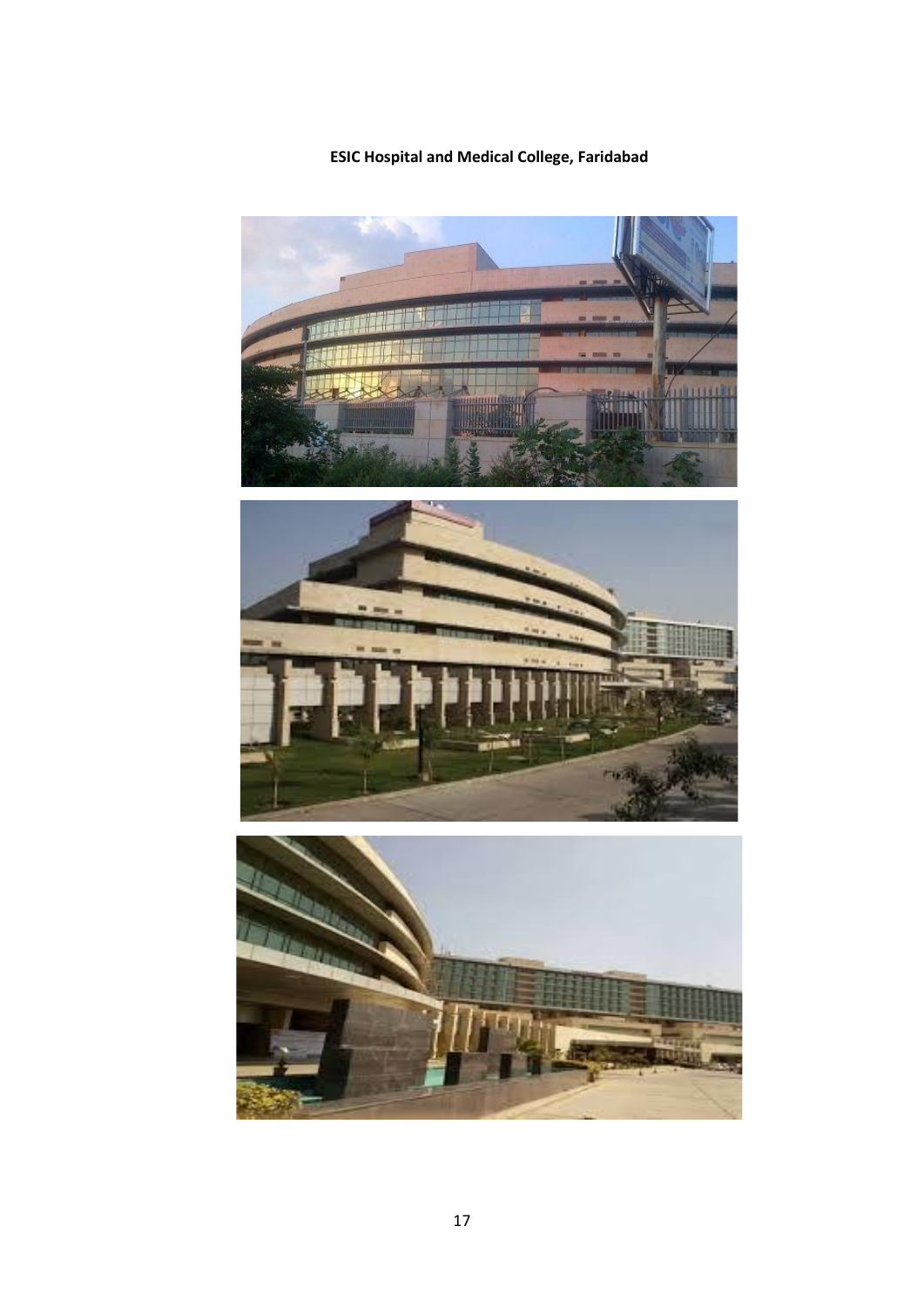**ESIC Hospital and Medical College, Gulbarga**

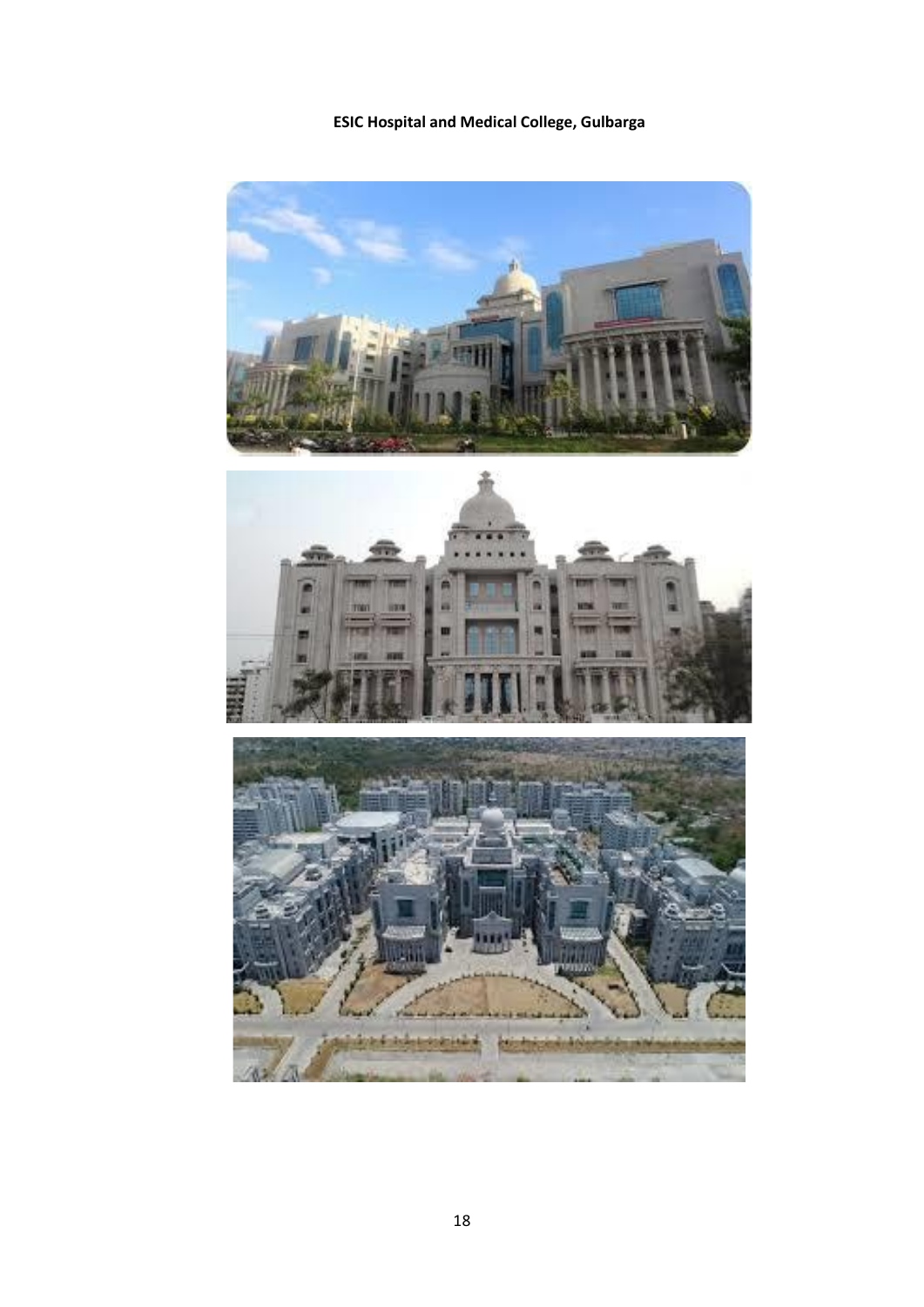**ESIC Hospital and Medical College, Hyderabad**



**ESIC Hospital and Medical College, Odisha**



**ESIC Hospital and Medical College, Paripalli, Kerala**

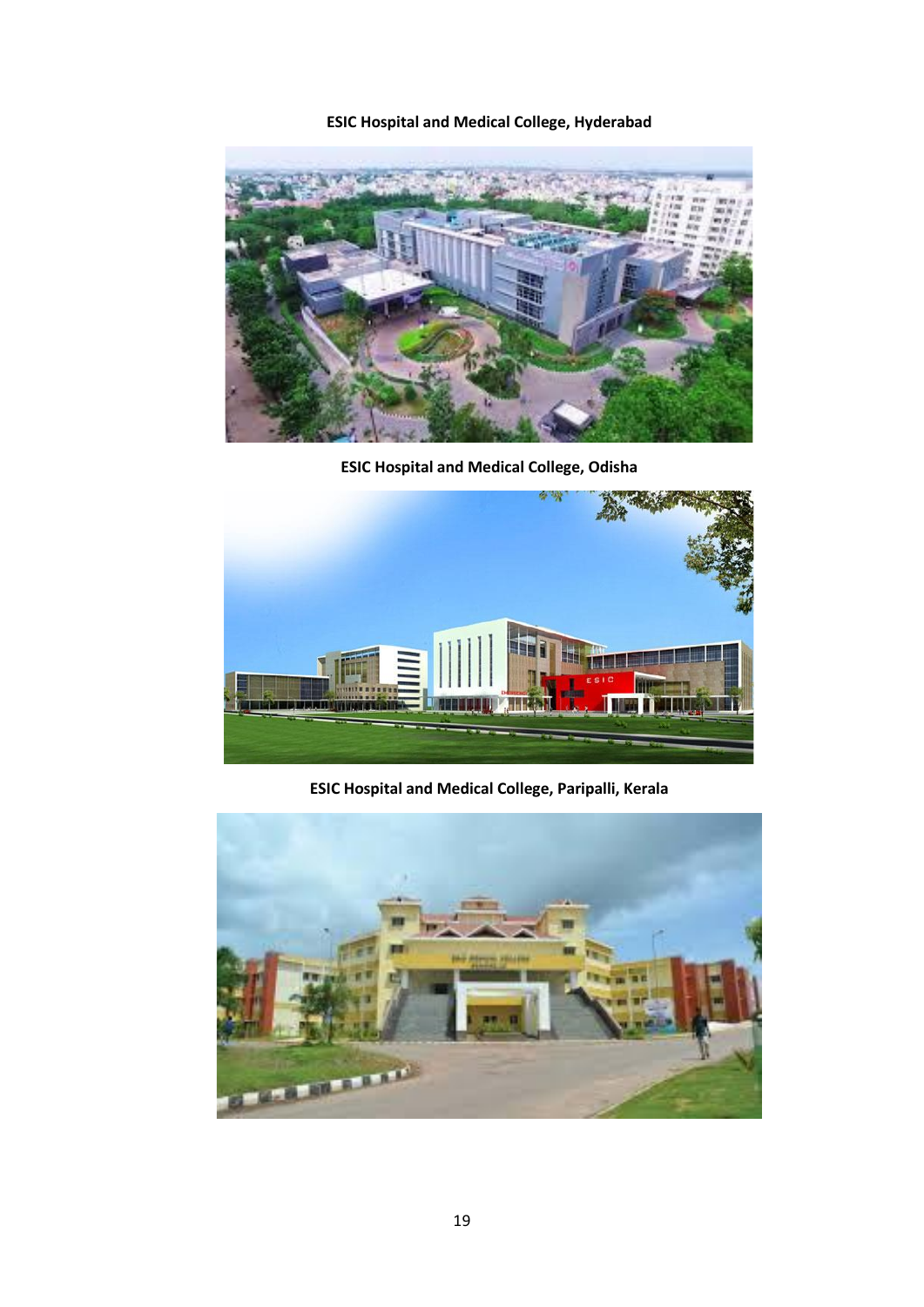**ESIC Hospital and Medical College, Alwar, Rajasthan**





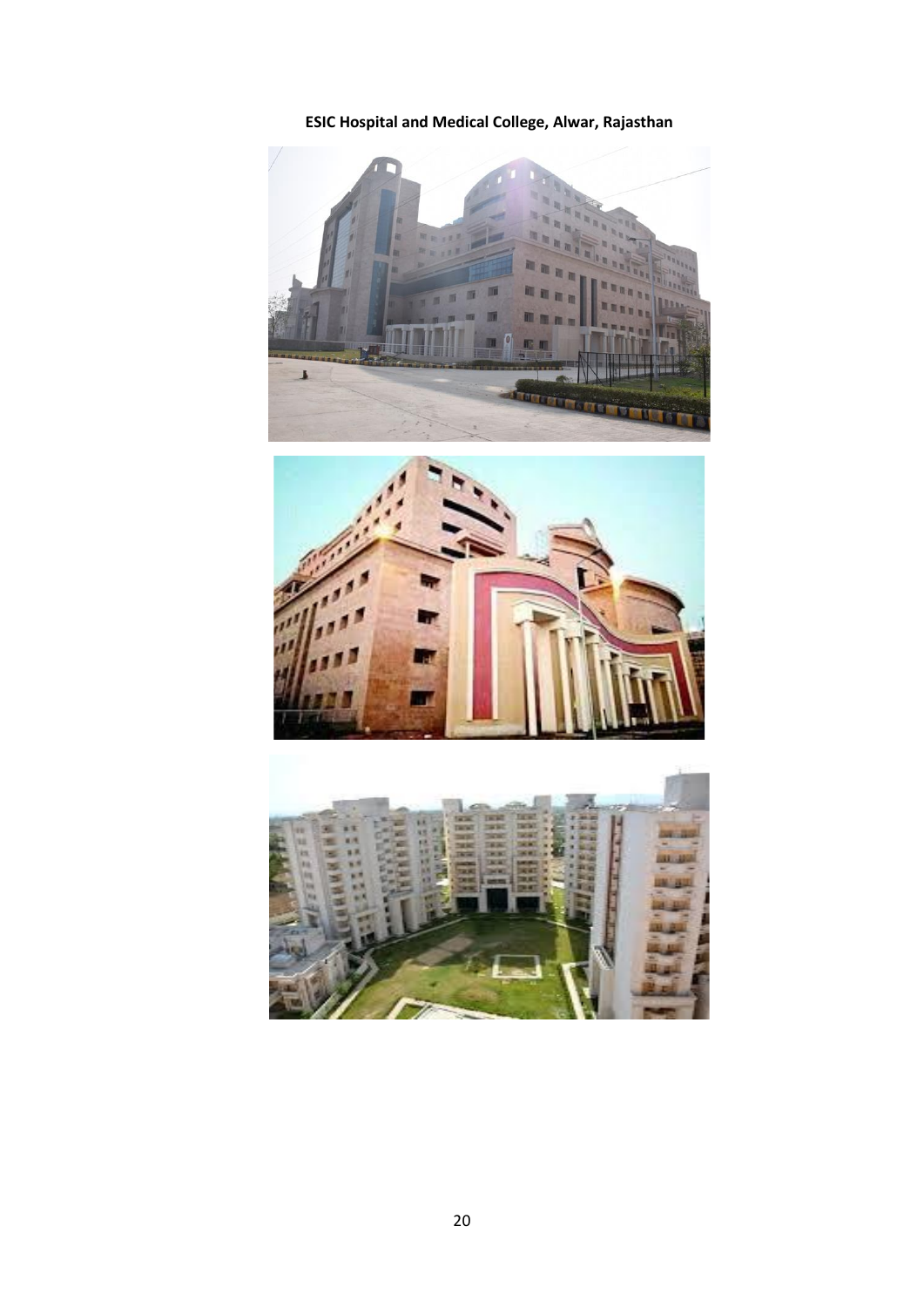**ESIC Hospital and Medical College, Chennai**





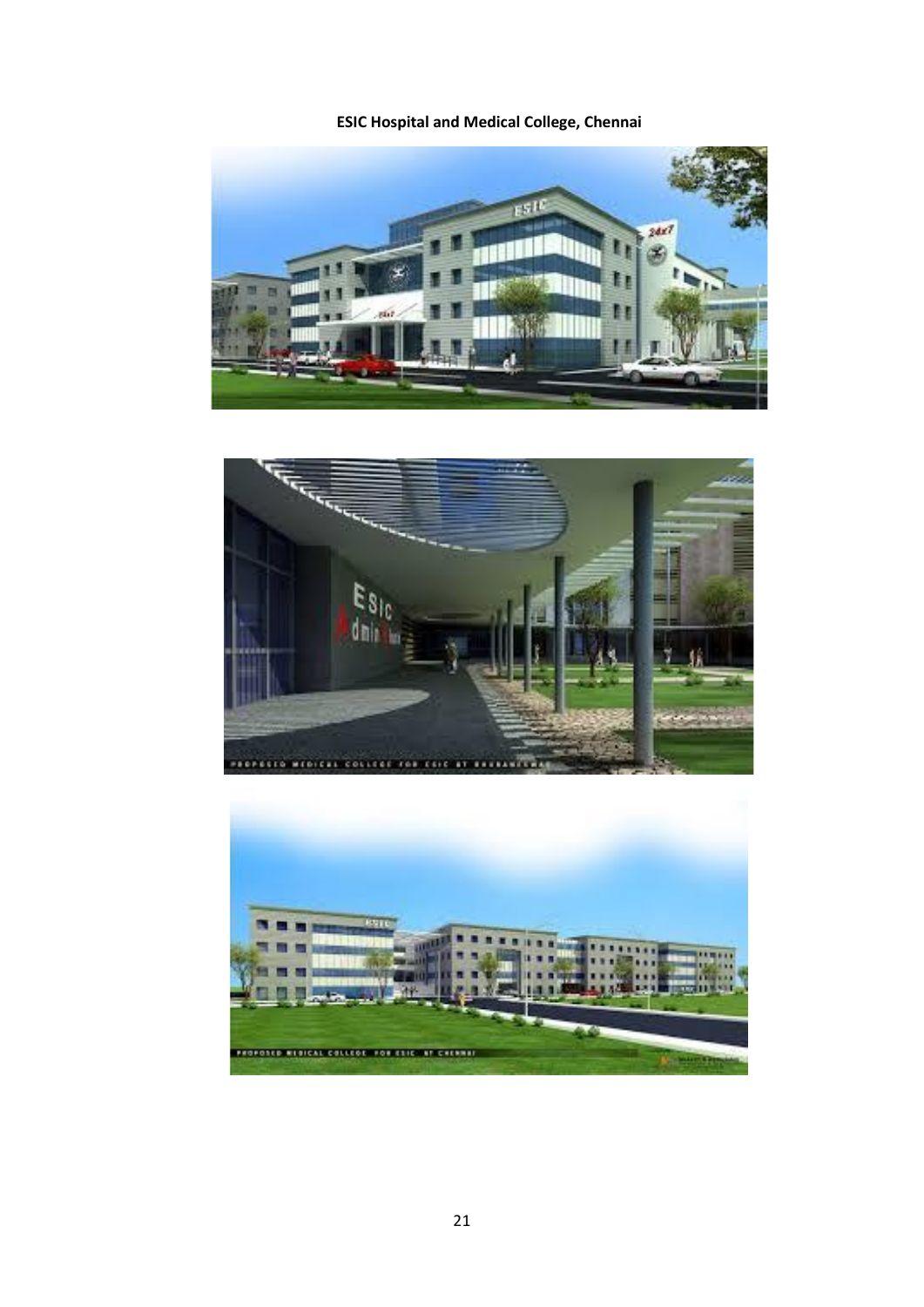#### **Warning signal given already by the Hon'ble Supreme Court**

Hon'ble Supreme Court has already given warning signal to the people in power who want to usurp public property. In the matter involving the property of a public institution, the TANSI, acquired by the then Chief Minister of Tamil Nadu,  $(R. Sai)$ Bharathi Vs. J. Jayalalitha and others on 24.11.2003) Hon'ble Apex Court had held as follows:

"Officers even holding small posts like a Railway Property Keeper or a Cattle Pound Keeper or a Process Nazir who is put in charge of the sale of properties in a court auction cannot purchase the properties over which they have control. In the present case, in view of the fact that Government headed by the 1st Respondent has to give permission in respect of the sale of property of these two companies, it certainly exercises powers over the same and thus there is conflict of interest. Where there is conflict of interest law has always avoided such sales being effected in favour of those who can jeopardise the fair outcome of the transaction. Whatever may be our findings on the question of valuation of the property whether it resulted in a pecuniary advantage to A-1 or not, we are clear in our mind that if the officers and others become aware of the fact that the Chief Minister of the State is interested in purchasing some properties, the bureaucracy will be over-enthusiastic to see that the sale goes through smoothly and at a price desired by such Chief Minister. Though we can visualise such situation, such facts have to be established by concrete evidence to be convicted in a criminal case and is hard or difficult to get. At any rate, it is plain that such conduct is opposed to the spirit of the Code of Conduct if not its letter.

Morally speaking, Can there be one law for small officials of the Government and another law for the Chief Minister? In matters of such nature, is the Code of Conduct meant only to be kept as an 'ornamental relic' in a museum but not to be practised ? These aspects do worry our conscience. Respondent No.1 in her anxiety to save her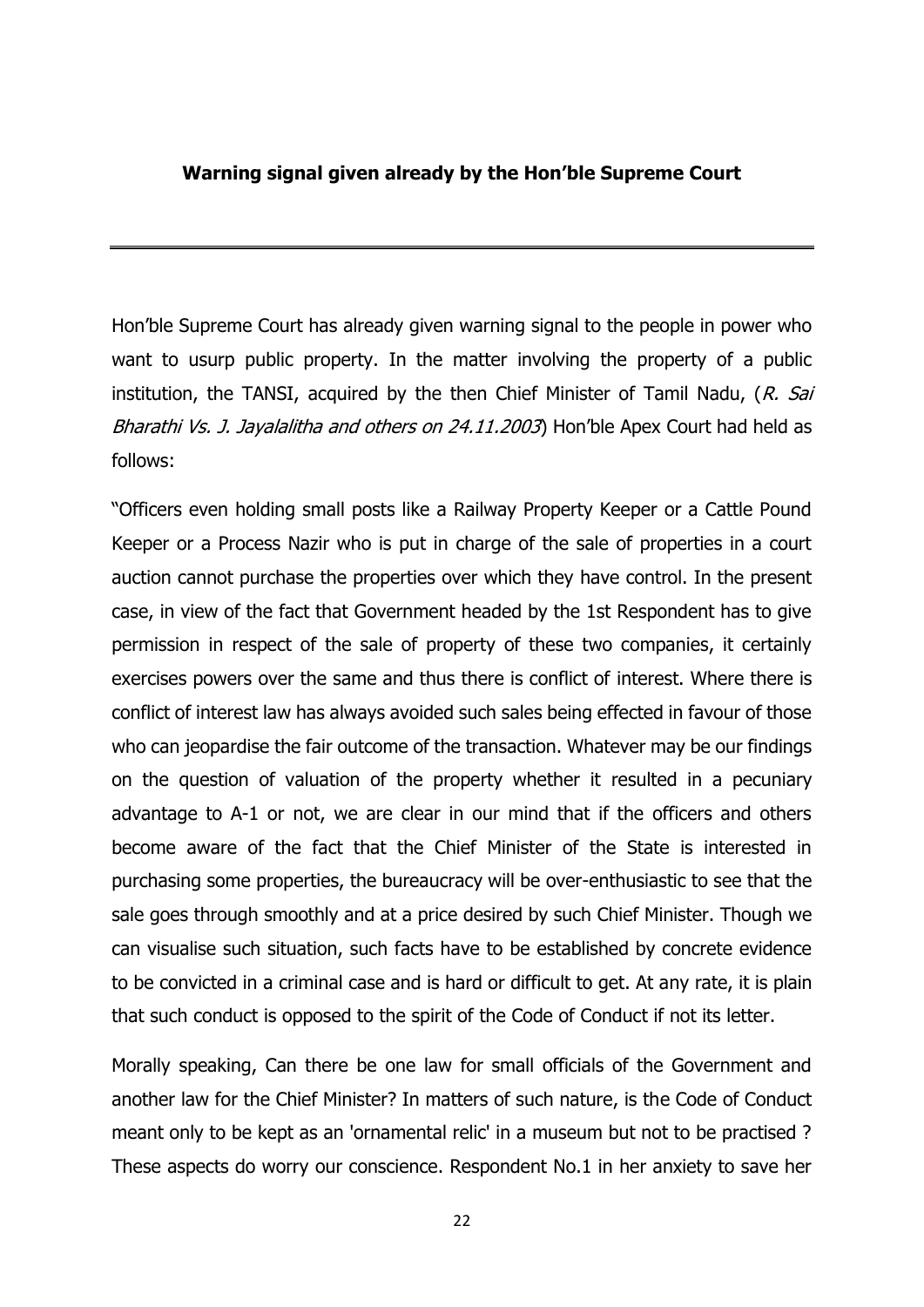skin went to any length even to deny her signature on documents which her auditor and other Government officials identified.

Report leading to IPC makes it clear that criminal law merely prescribes the minimum standards of behaviour, while in public life, those who hold high offices should not take shelter under the umbrella of criminal law but stand by high probity. Further, criminal law is meant to deal with criminals ordinarily, while Code of Conduct is observed as gentlemen's agreement. Persons in public life, who are gentlemen, follow such Code instead of taking escape routes by resorting to technical pleas as arise in criminal cases. Persons in public life are expected to maintain very high standards of probity and, particularly, when there is likely to be even least bit of conflict of interest between the office one holds and the acts to be done by such person, ought to desist himself from indulging in the same. Such standards of behaviour were scrupulously observed in the earlier days after independence, but those values how now dwindled and instances of persons holding high elective offices indulging in selfaggrandisement by utilising Government property or in distribution of the largesse of the Government to their own favourites or for certain quid pro quo are on the increase. We have to strongly condemn such actions. Good ethical behaviour on the part of those who are in power is the hallmark of a good administration and people in public life must perform their duties in a spirit of public service rather than by assuming power to indulge in callous cupidity regardless of self-imposed discipline.

Irrespective of the fact whether we reach the conclusion that A-1 is guilty of the offences with which she is charged or not, she must atone for the same by answering her conscience in the light of what we have stated not only by returning the property to TANSI unconditionally but also ponder over whether she had done the right thing in breaching the spirit of the Code of Conduct and giving rise to suspicion that rules and procedures were bent to acquire the public property for personal benefit, though trite to say that suspicion however strong cannot take place of legal proof in a criminal case and take steps to expiate herself."

23